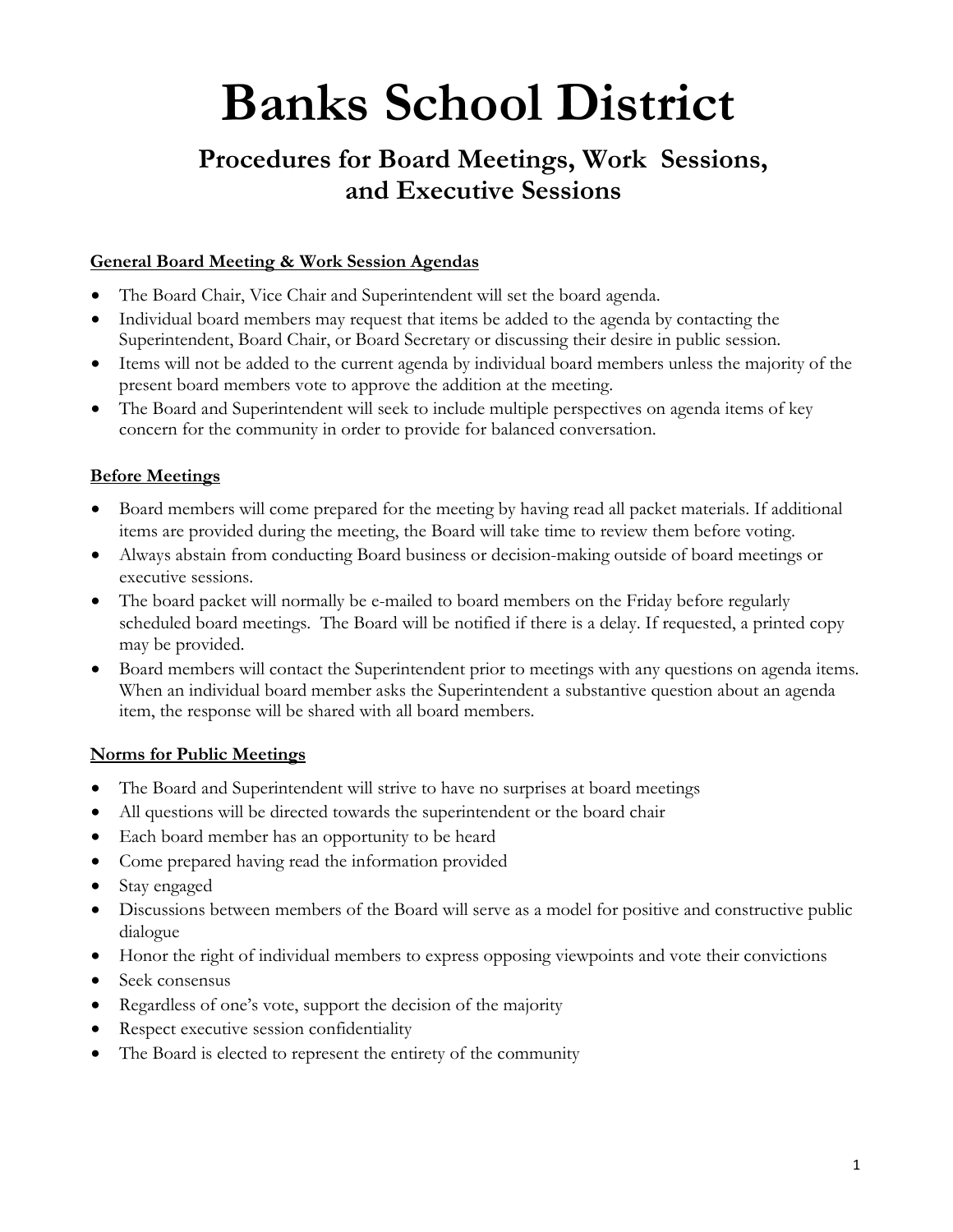#### **Procedural Safeguards for Board Meetings**

The Board Chair, with assistance from the Superintendent, will act as parliamentarian at board meetings to help ensure each motion is clear and there is no missing or misunderstood information.

The Board will not vote on agenda items not listed as "Action Items," unless it is considered an emergency. In emergency situations, Board Policy will be followed.

Members of the public will be given an opportunity during public comment to express opinions prior to the board taking a vote.

Board members will strive to show respect at board meetings and refrain from surprising or embarrassing other board members, administrators, staff members or the audience.

Uphold the confidentiality requirement of Board Meeting Executive Sessions.

### **Public Comment**

- 1. We are committed to providing an opportunity for Banks School District citizens to make public comment.
- 2. Public comment / input will be scheduled at regular Board Meetings with a time limit of five minutes per speaker unless explicitly adjusted by the Chair.
- 3. Public comment should be just that, and NOT a discussion with the Board. The Board will not answer questions on the spot or engage with public, but could refer questions to the administration or board chair for answer at a later time.
- 4. The Board should clearly state that they will not hear complaints against individuals in public, and that all complaints must go through the chain of command as spelled out in Policy KL ("Public Complaints") and Procedure KL-AR ("Complaint Form"). This statement shall be made in writing on the agenda, or by the board chair as an announcement at the beginning of the public comment session. For example:

*"The Banks School District Board of Directors requests comments be limited to five (5) minutes per speaker. Speakers will state their name and city of residence for the record. The Board appreciates community members sharing information during public comments. While the Board does not respond to public comment, following the meeting, the Chair, Vice Chair, and Superintendent will together determine the appropriate level response. Speakers may offer objective criticism of district operations or programs but the Board will not hear complaints concerning specific Banks School District personnel."* 

5. The Board should limit the public's participation to the public comment section of the agenda. There should not be cross-discussion between the Board and the public during other agenda items.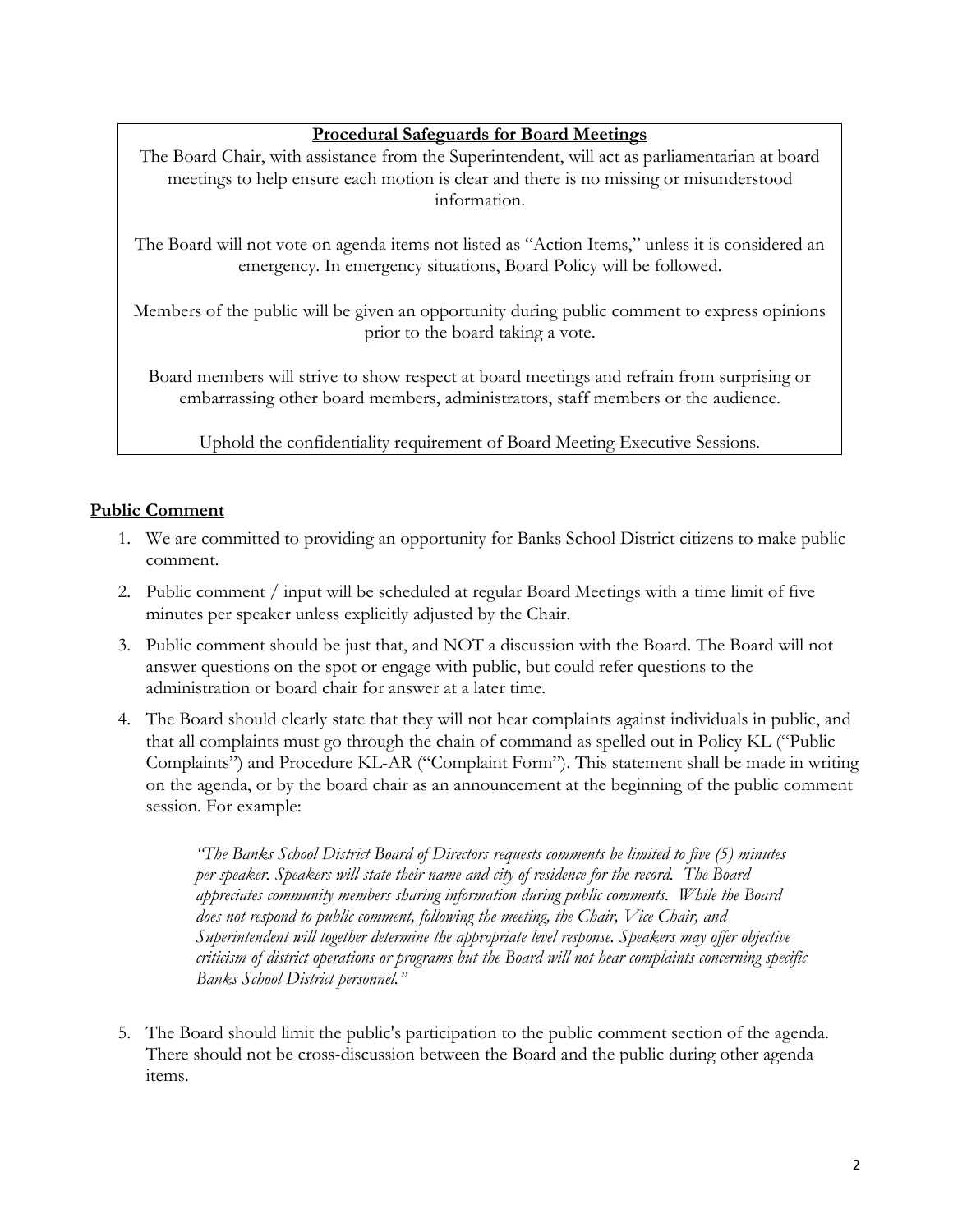- 6. All public comment should be directed respectfully to the Board through the Chair. Comments should not be directed at any individual board member.
- 7. The Board will clearly explain the 'rules' for public comment in writing on the meeting agenda and verbally by the chair at the start of the public comment section of the meeting. Example:

Example: "*The Board appreciates community members sharing information during public comments. The Board will listen, but not comment on information we hear from the audience. However, following the meeting, the chair, vice chair and superintendent will together determine if the superintendent shall respond in a public way, a private way or if the issue will be added to future board meeting or work session agendas."* 

- 8. Groups will be encouraged to appoint a spokesperson so the same issue is not repeated.
- 9. Each public speaker will identify themselves by name and address, and will submit a form with basic contact information to the Board Secretary before they are recognized to speak.

#### **EXECUTIVE SESSIONS**

The Board may meet in executive session to discuss subjects allowed by statute but may not take final action, except for specific instances pertaining to student matters. Executive sessions may be held during regular, special or emergency meetings for any reason permitted by law.

Content discussed in executive sessions is confidential. Members of the media may attend executive sessions, except in specific instances (Board Policy BDC and BDD).

The Board may be called to meet in executive session or decide to go into executive session at any time during a regular, special or emergency meeting to discuss certain matters. By Oregon law, the chair may call a Board into executive session without a vote of the Board.

Whenever an executive session is called, the presiding officer must identify the section and subsection of ORS 192.660 (listed reasons) or 332.061 (expulsion or medical records of a minor student) that authorize the executive session's purpose.

#### **Purposes for which executive session** may **be called:**

- To consider the employment of a public officer, employee, staff member or individual agent. ORS  $192.660(2)(a)$
- To consider the dismissal or disciplining of, or to hear complaints or charges brought against, a public officer, employee, staff member or agent, unless he or she requests an open meeting. ORS 192.660(2)(b)
- To conduct deliberations with persons designated to carry on labor negotiations. ORS 192.660(2)(d)
- To conduct deliberations to negotiate real property transactions. ORS 192.660(2)(e)
- To consider records exempt by law from public inspection. ORS 192.660(2)(f)
- To consult with counsel concerning current or possible litigation. ORS 192.660(2)(h)
- To review and evaluate the performance of the superintendent or any other public officer, employee or staff member, unless that person requests an open hearing. ORS 192.660(2)(i)
- Conduct a hearing on the expulsion of a student or to review a student's confidential medical records. ORS 332.061(1)